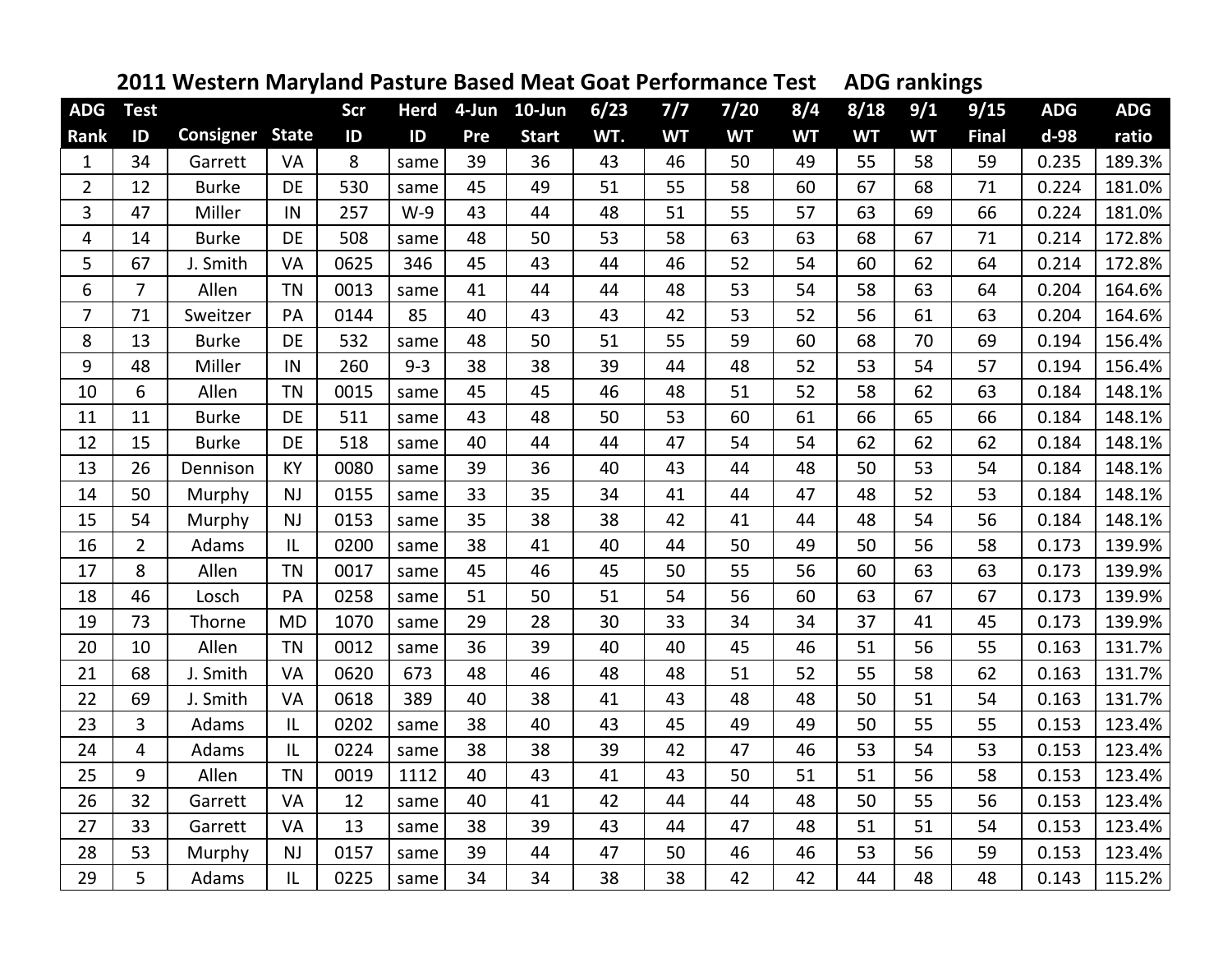|            |               |                  | -- ,         |        |             |     |              |      |           |           |           |           |           | о            |            |            |
|------------|---------------|------------------|--------------|--------|-------------|-----|--------------|------|-----------|-----------|-----------|-----------|-----------|--------------|------------|------------|
| <b>ADG</b> | <b>Test</b>   |                  |              | Scr    | <b>Herd</b> |     | 4-Jun 10-Jun | 6/23 | 7/7       | 7/20      | 8/4       | 8/18      | 9/1       | 9/15         | <b>ADG</b> | <b>ADG</b> |
| Rank       | $\mathsf{ID}$ | <b>Consigner</b> | <b>State</b> | ID     | ID          | Pre | <b>Start</b> | WT.  | <b>WT</b> | <b>WT</b> | <b>WT</b> | <b>WT</b> | <b>WT</b> | <b>Final</b> | d-98       | ratio      |
| 30         | 38            | Gladstone        | <b>WV</b>    | 8089   | same        | 45  | 43           | 42   | 46        | 49        | 49        | 52        | 54        | 57           | 0.143      | 115.2%     |
| 31         | 44            | <b>KSU</b>       | KY           | 0996   | <b>28Y</b>  | 40  | 41           | 40   | 45        | 46        | 45        | 47        | 50        | 55           | 0.143      | 115.2%     |
| 32         | 49            | Miller           | IN           | 258    | $9 - 1$     | 38  | 39           | 42   | 44        | 47        | 51        | 53        | 55        | 53           | 0.143      | 115.2%     |
| 33         | 51            | Murphy           | <b>NJ</b>    | 0145   | same        | 43  | 45           | 46   | 48        | 50        | 52        | 55        | 58        | 59           | 0.143      | 115.2%     |
| 34         | 55            | Nelson           | <b>MD</b>    | 0032   | same        | 36  | 37           | 39   | 42        | 47        | 45        | 48        | 49        | 51           | 0.143      | 115.2%     |
| 35         | 57            | Ozkum            | <b>MD</b>    | 11041  | same        | 32  | 33           | 34   | 37        | 41        | 42        | 47        | 46        | 47           | 0.143      | 115.2%     |
| 36         | 60            | Ozkum            | <b>MD</b>    | 11136  | same        | 33  | 34           | 35   | 37        | 37        | 41        | 46        | 46        | 48           | 0.143      | 115.2%     |
| 36         | 72            | Sweitzer         | PA           | 0145   | 61          | 40  | 42           | 44   | 44        | 46        | 49        | 53        | 59        | 56           | 0.143      | 115.2%     |
| 38         | 23            | Dennison         | <b>KY</b>    | 0059   | same        | 41  | 44           | 44   | 47        | 46        | 49        | 50        | 57        | 57           | 0.133      | 107.0%     |
| 39         | 27            | Dietz-Band       | <b>MD</b>    | 1857   | same        | 43  | 43           | 43   | 47        | 52        | 51        | 52        | 56        | 56           | 0.133      | 107.0%     |
| 40         | 28            | Dietz-Band       | <b>MD</b>    | 1864   | same        | 42  | 44           | 43   | 47        | 50        | 50        | 51        | 56        | 57           | 0.133      | 107.0%     |
| 41         | 58            | Ozkum            | <b>MD</b>    | 11030  | same        | 32  | 35           | 35   | 39        | 40        | 41        | 48        | 46        | 47           | 0.122      | 98.7%      |
| 42         | 61            | Ozkum            | <b>MD</b>    | 11147  | same        | 33  | 31           | 34   | 36        | 39        | 40        | 40        | 42        | 43           | 0.122      | 98.7%      |
| 43         | $\mathbf{1}$  | Adams            | IL           | 0206   | same        | 35  | 38           | 37   | 40        | 39        | 40        | 46        | 48        | 49           | 0.112      | 90.5%      |
| 44         | 18            | Cooper           | KY           | 1034   | same        | 47  | 48           | 50   | 51        | 54        | 54        | 60        | 60        | 59           | 0.112      | 90.5%      |
| 45         | 20            | Cooper           | <b>KY</b>    | 1045   | same        | 43  | 47           | 48   | 50        | 53        | 55        | 57        | 57        | 58           | 0.112      | 90.5%      |
| 46         | 36            | Garrett          | VA           | 10     | same        | 38  | 43           | 44   | 44        | 50        | 50        | 53        | 55        | 54           | 0.112      | 90.5%      |
| 47         | 41            | <b>KSU</b>       | KY           | 0997   | 53Y         | 35  | 37           | 40   | 41        | 42        | 42        | 46        | 43        | 48           | 0.112      | 90.5%      |
| 48         | 42            | <b>KSU</b>       | KY           | 0992   | 61Y         | 39  | 37           | 39   | 41        | 41        | 44        | 48        | 48        | 48           | 0.112      | 90.5%      |
| 49         | 45            | Zitta            | VA           | 0623   | R375        | 40  | 40           | 40   | 45        | 45        | 44        | 47        | 50        | 51           | 0.112      | 90.5%      |
| 50         | 63            | Renick           | <b>WV</b>    | 1045   | same        | 48  | 49           | 54   | 57        | 55        | 57        | 59        | 59        | 60           | 0.112      | 90.5%      |
| 51         | 65            | Renick           | <b>WV</b>    | 1051   | same        | 46  | 47           | 47   | 49        | 50        | 52        | 58        | 58        | 58           | 0.112      | 90.5%      |
| 52         | 35            | Garrett          | VA           | 15     | same        | 46  | 51           | 51   | 53        | 53        | 55        | 56        | 60        | 61           | 0.102      | 82.3%      |
| 53         | 52            | Murphy           | NJ           | 0144   | same        | 38  | 43           | 42   | 44        | 46        | 45        | 47        | 50        | 53           | 0.102      | 82.3%      |
| 54         | 30            | Francis          | VT           | A01645 | 61          | 30  | 32           | 33   | 35        | 35        | 38        | 38        | 41        | 41           | 0.092      | 74.1%      |
| 55         | 43            | <b>KSU</b>       | KY           | 0958   | 47Y         | 32  | 33           | 31   | 34        | 32        | 35        | 37        | 39        | 42           | 0.092      | 74.1%      |
| 56         | 70            | J. Smith         | VA           | 0624   | 386         | 43  | 43           | 41   | 43        | 44        | 45        | 47        | 50        | 52           | 0.092      | 74.1%      |
| 57         | 76            | Tiralla          | <b>MD</b>    | 0005   | 1020        | 35  | 38           | 36   | 39        | 39        | 40        | 44        | 44        | 47           | 0.092      | 74.1%      |
| 58         | 79            | Tiralla          | <b>MD</b>    | 0001   | 1008        | 35  | 38           | 40   | 42        | 42        | 43        | 45        | 46        | 47           | 0.092      | 74.1%      |

## **2011 Western Maryland Pasture Based Meat Goat Performance TestADG rankings**